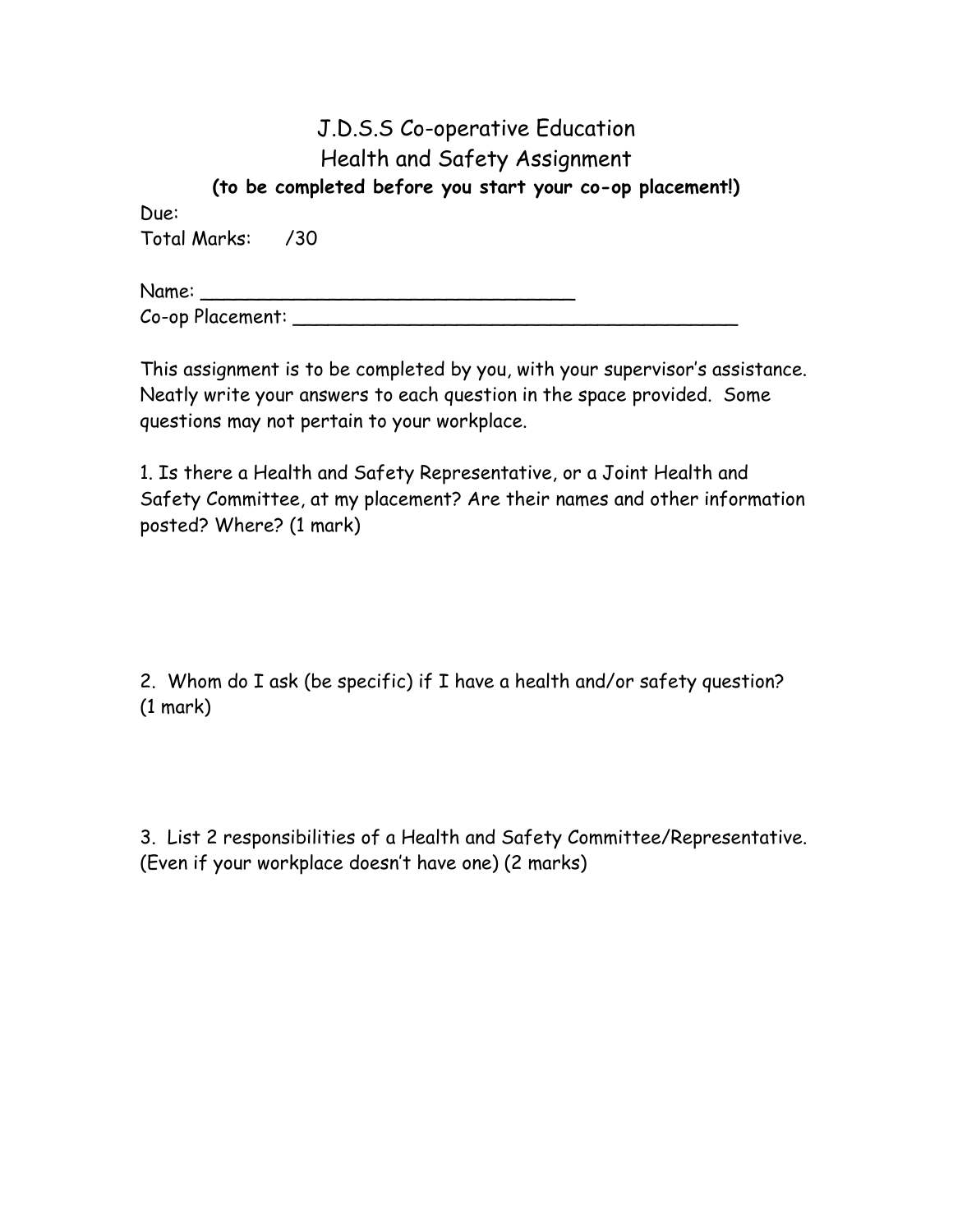4. Identify the potential hazards or dangers at your co-operative education placement (e.g. noise, chemicals, machinery etc)? EVERY placement has hazards! List and identify 4 hazards that you'll be exposed to at your placement and the strategies you will use to minimize them. (8 marks)

| Description of hazard/danger | Strategy to Minimize Hazard |
|------------------------------|-----------------------------|
|                              |                             |
|                              |                             |
|                              |                             |
|                              |                             |
|                              |                             |
|                              |                             |
|                              |                             |
|                              |                             |

5. What procedure should I follow if I find myself exposed to a dangerous situation? (1 mark)

6. Will I receive job related safety training? If yes, who does that training and what are my responsibilities for this training? ( 1 mark)

7. Is there any safety equipment that I'll be expected to wear? Who will provide the safety equipment? Will I receive training in how to use it? When? (1 mark)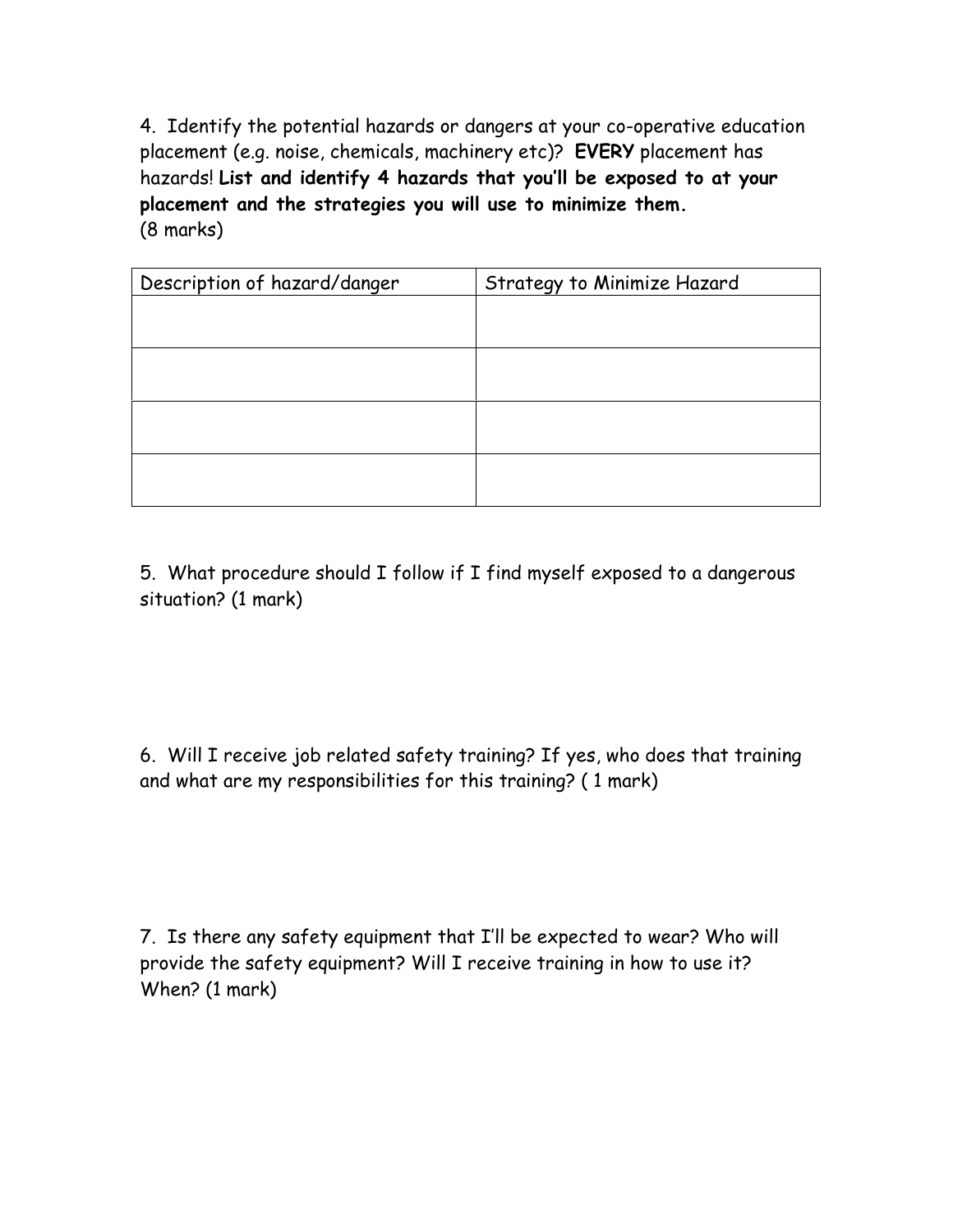8. When will I be trained in emergency procedures? (Fire, chemical spills, evacuations, etc) Who will train me? (1 mark)

9. Where are the following pieces of emergency equipment located? (2 marks)

- a) Fire extinguishers
- b) First aid kit
- c) Other emergency equipment
- 10. What is the procedure to follow if there is a fire? (1 mark)

11. Who is trained in first aid or CPR in my work area? (If you don't know, ask to find out!) (1 mark)

12. Will I be working alone? (1 mark)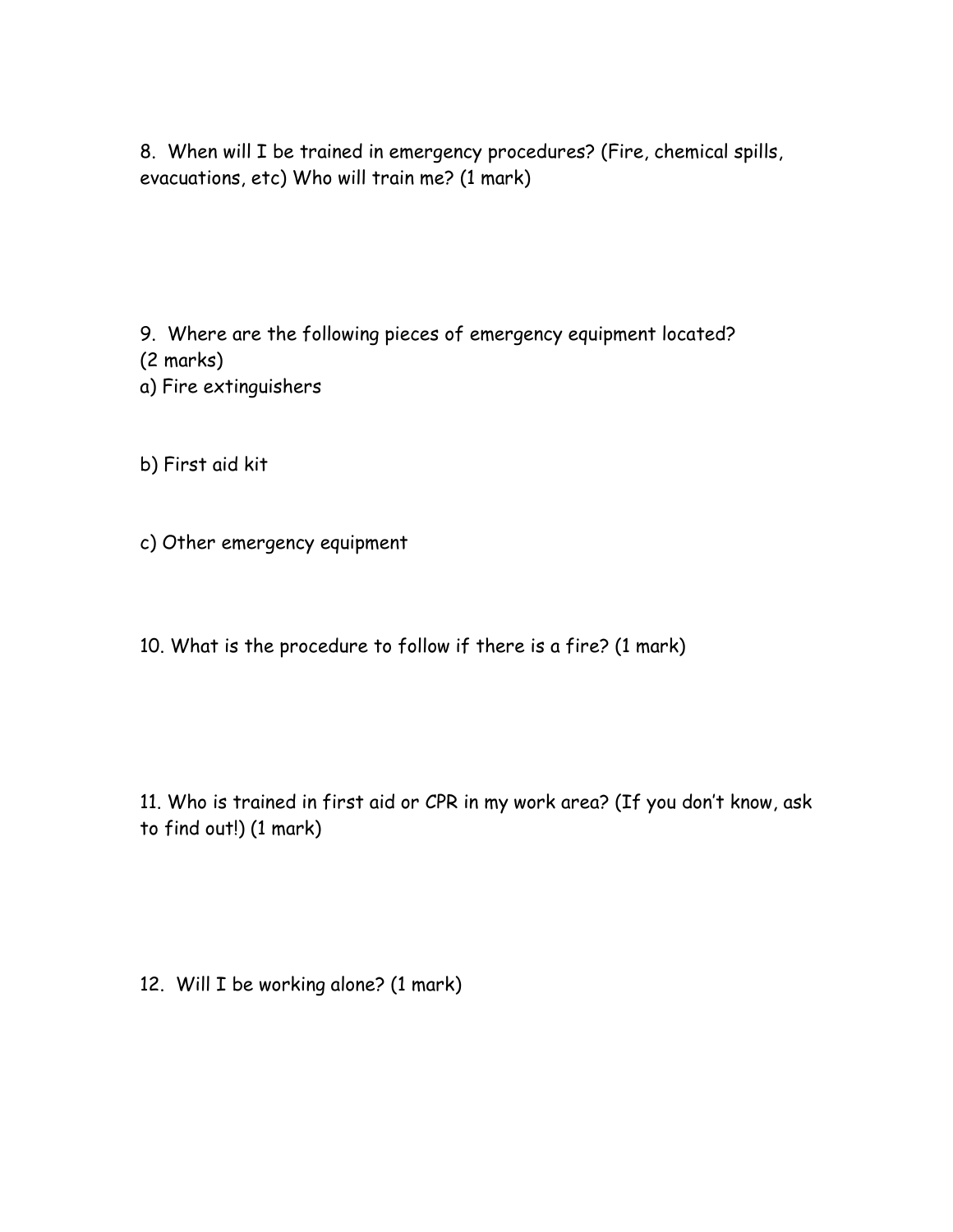13. In an emergency, where do I exit? Where do I report? What do I do if I get hurt? What is the school policy/procedure to follow if I am injured at my placement? (2 marks)

14. What precautions are you taking to ensure your personal safety at your placement? (1 mark)

15. Is there a policy on workplace violence which includes harassment? (1 mark)

16. What equipment or technology will you be working with at your placement? Will training be provided? (1 mark).

17. Ask an additional question pertaining to safety at my co-op workplace. (1 mark)

Question:

Answer: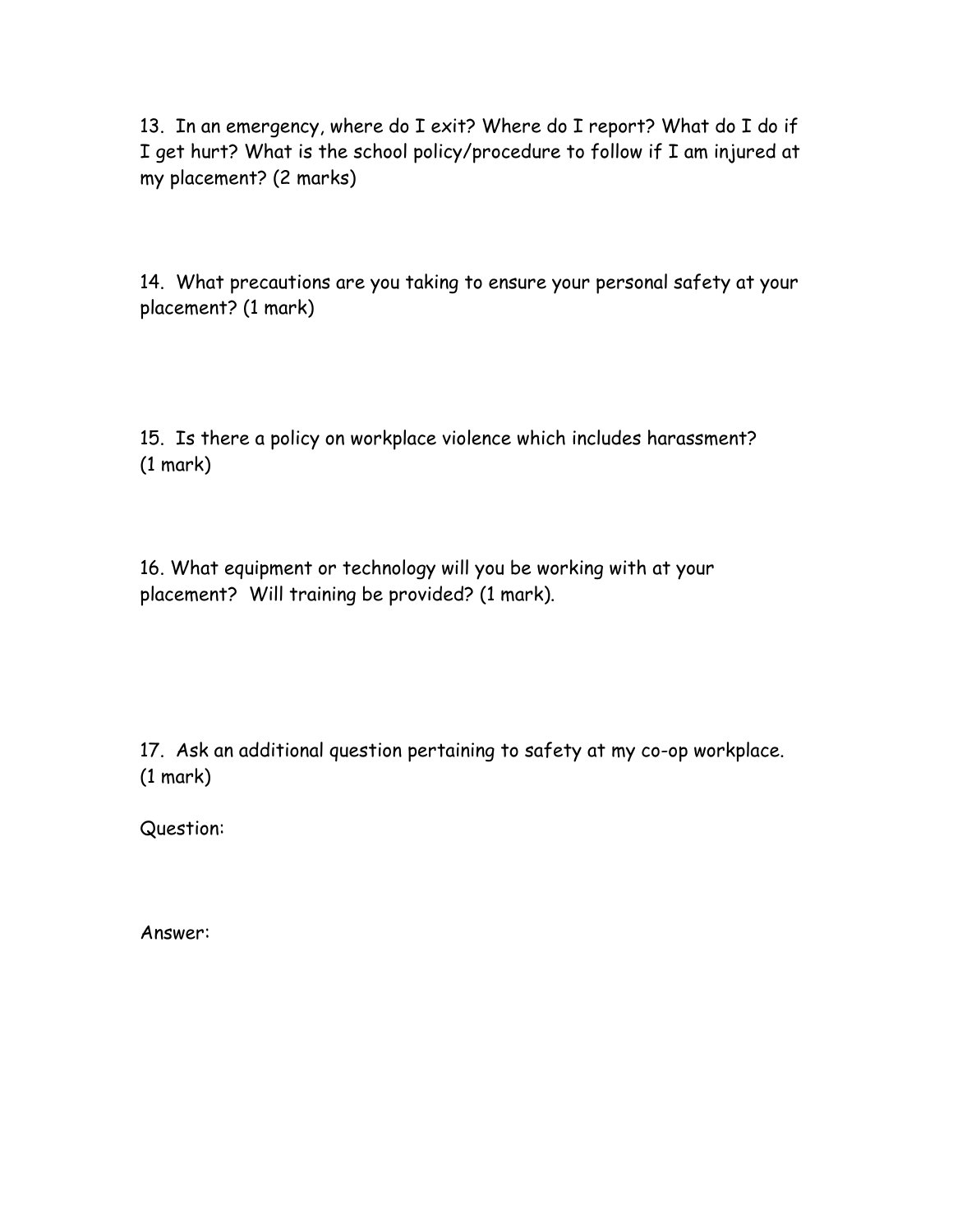- 18. Please draw a diagram with each of the following areas clearly marked.
	- Diagram of closest fire exits
	- Diagram of where the closest eye wash station is located
	- Draw your emergency evacuation route, using arrows

(3 marks)

## EMPLOYER COMMENTS:

Please thank you employer/supervisor for taking the time to complete your safety assignment.

| Employer signature: | Date: |
|---------------------|-------|
| Student signature:  | Date: |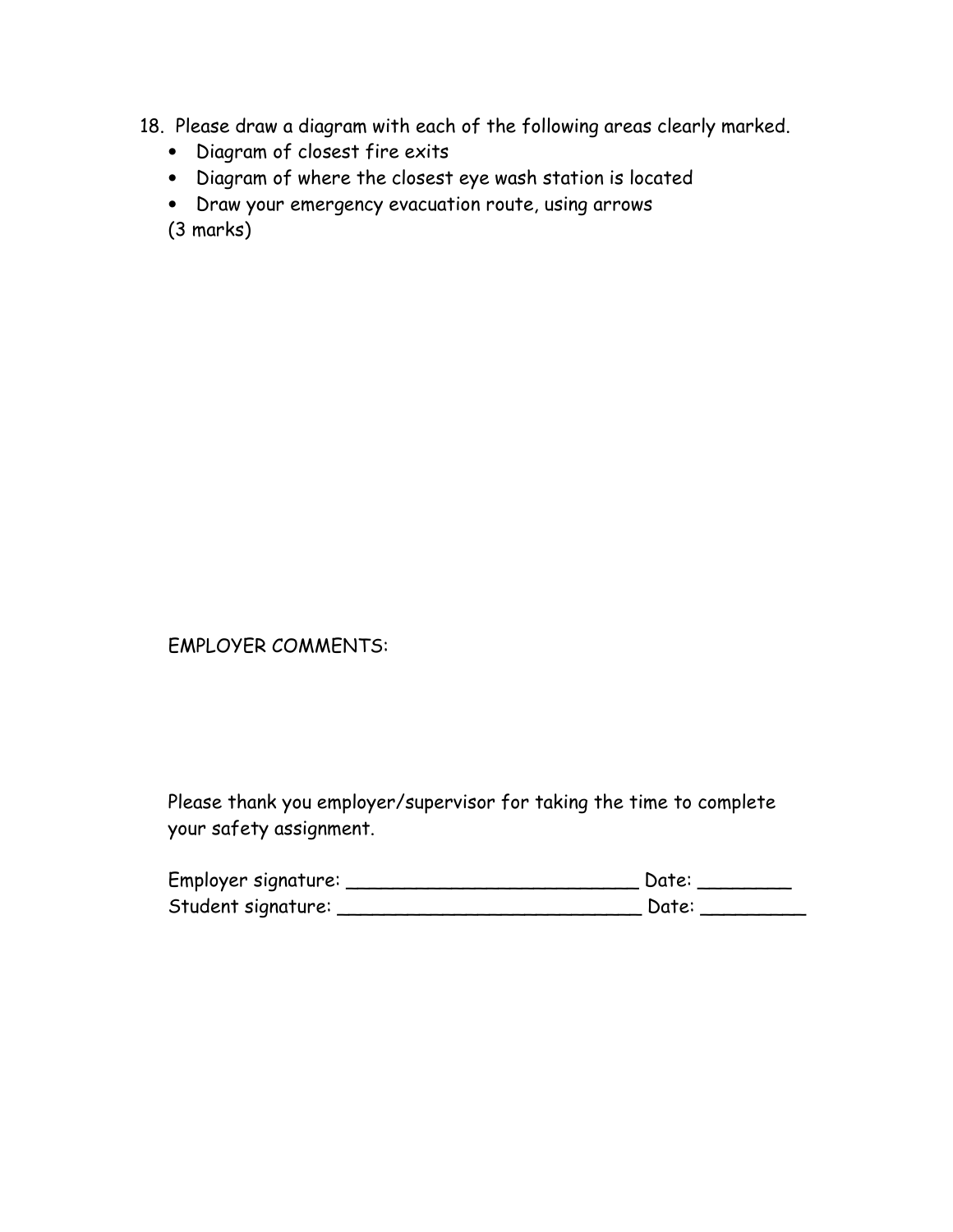Placement Learning opportunities go on the PPLP…..

-develop an understanding of current industry practices and standards. -refine, extend, apply and practice (REAP) the required knowledge and skills outlined in the co-p and related course expectations.

GLN/GLD navigating the workplace….. 4 week work experience…culture change…reframing expectations….

Teacher = delivering curriculum "professional dialogue"

Self-advocacy….

"What's dangerous here?"

Employer fined \$100 000 for a fatality, \$200 000 paid to the province …victim doesn't receive this. -a mandatory 25% victim surcharge was also handed down

Guards! Is it moving? Is it hot? Can you touch it?

Partnership with the employer…..

Identify hazards….connect the training to the hazards. Will you be delivering specialized training? Who? When? What does it look like?

Expect an orientation How will the student receive feedback on their performance? Ask how they will work with the student to help ensure they will ask questions?

Co-op Teacher is the "Gatekeeper"